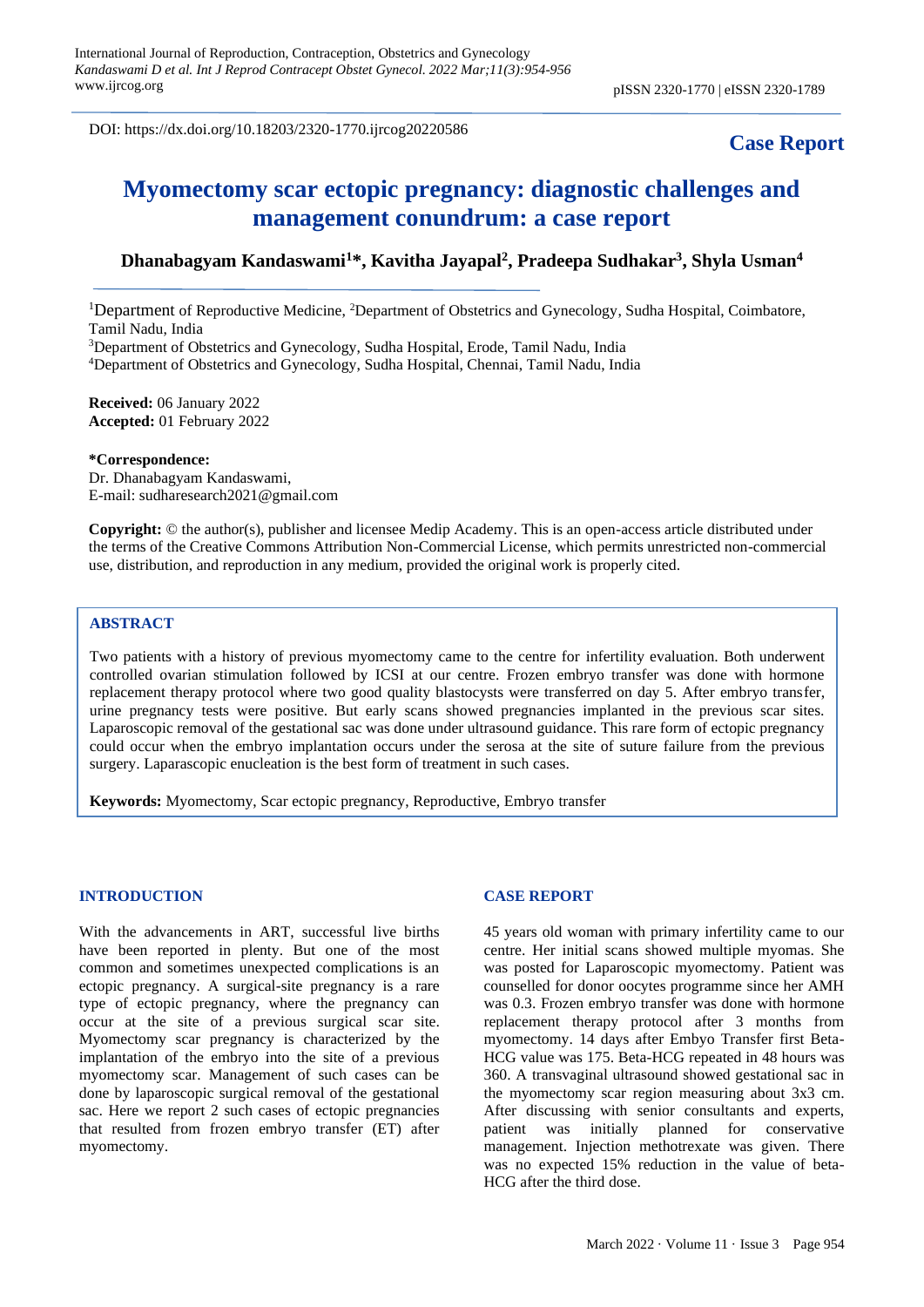A transvaginal scan of the patient after the third dose also revealed that size of the sac did not decrease. Hence patient was taken up for laparascopy. 3x4 cm bulge was seen on the posterior surface of uterus. A 3 cm incision was made on the uterus just above the intramural pregnancy. Gestational products completely removed and dead space obliteration was done through interrupted sutures in layers. Intra operative blood loss was less than 100 ml. Postoperative recovery was uneventful. Beta-HCG done on post-operative day 1 was 400 IU/l. Histopathological diagnosis of the specimen showed the presence of villi and decidua. The patient was discharged form hospital after 7 days and followed up in the outpatient department. Beta-HCG decreased to normal 4 weeks after the procedure.



#### **Figure 1: Ultrasonography showing the ectopic gestational sac.**

In second case Mrs. Y 33 years, with a history of previous IVF failures came to our centre for secondary infertility evaluation and management. Patient had a history of open myomectomy for a fibroid measuring 4x4 cm in 2015. On ultrasound examination during the first visit, there were multiple small intramural fibroids. Laparoscopic myomectomy was proceeded along with adhesiolysis. Patient was counselled for donor oocytes programme considering multiple implantation failures. Frozen embryo transfer was done where 2 high quality blastocysts were tramsferred. Patient tested positive in urine pregnancy test after 14 days. Early scan revealed an intramural pregnancy in the fundus. Patient was taken up for emergency laparoscopy. Intra op sac was seen near the fundus embedded in the interstitium with thinning of serosa. Laparoscopic enucleation was done. Post op uneventful.

#### **DISCUSSION**

Scar ectopic pregnancy is a rare form of abnormal implantation of embryo within the myometrium and the fibrous tissue of the previous scar following uterine surgery like caesarean section, hysterotomy, dilation and curettage, abnormal placentation, myomectomy, metroplasty, and manual removal of placenta.<sup>1</sup> According to a case report by Tatsuya ishiguro et al this rare form of ectopic pregnancy could have resulted from embryo implantation under the serosa through a micro-sinus tract that was a site of suture failure of the myomectomy scar and was partially affected by the embryo transfer. <sup>2</sup> Hence it was suggested that after any uterine surgery, it is necessary to evaluate the whole uterus by doing additional imaging, including MRI and a hysteroscopy before embryo transfer to rule out the presence of such sinus tracts. According to a review conducted by Paul et al 68 cases of intramural scar pregnancy were reported. 3 However, only 3 cases of intramural scar pregnancies after myomectomy were identified. There is a hypothesis that the embryo implants into the myometrium through a microscopic fistula, created through previous uterine surgery, like myomectomy or a caesarean section.<sup>4</sup> Implantation of the embryo during embryo transfer procedure may also result in development of an intramural pregnancy. The myometrial defect caused from these procedures can cause trophoblast invasion into the myometrium, which in turn can lead to an intramural implantation. 5



#### **Figure 2: Laproscopic picture showing posterior wall myomectomy scar ectopic pracnancy.**

Transvaginal ultrasound is considered the first-line imaging technique for diagnosis of ectopic pregnancy, with a diagnostic accuracy of 90.9%. 6 Contrast-enhanced ultrasound may show blood perfusion and identify the implantation site of the embryo.<sup>7</sup> If diagnosis is made at an early gestation, prior to rupture, conservative options can be used. <sup>8</sup> There are only limited evidences about managing an intramural ectopic pregnancy. Medical management can be done by injecting localized methotrexate or using systemic methotrexate. Surgical management involves removal of the products of conception. Treatment is dependent on location, extent of myometrial involvement, gestational age at diagnosis and desires for future fertility. <sup>1</sup> Medical management with local and systemic multidose methotrexate cannot be done in advanced gestational age. Wedge resection of the uterus cannot be done if the location and size of the intramural ectopic pregnancy would require a large amount of uterine tissue to be excised. 1 In a recent study it was shown that the use of systemic methotrexate or intra-sac methotrexate (with potassium chloride if embryonic cardiac activity is present) can be done for such ectopic pregnancies, especially in those who desire to preserve fertility.<sup>9</sup>

Surgical management of benign asymptomatic fibroids is controversial, with the general consensus being against